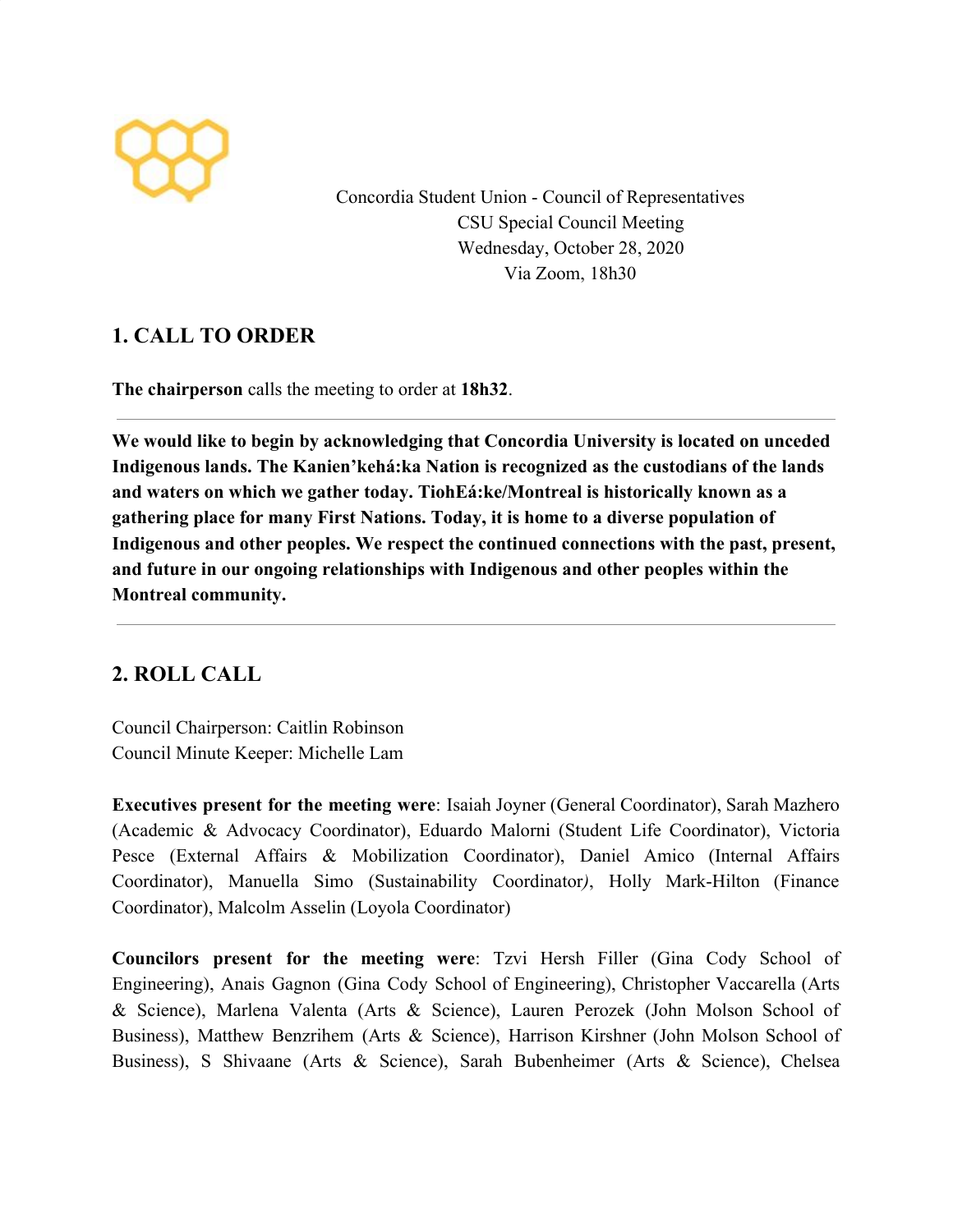Okankwu (John Molson School of Business), Arieh Barak (Independent), James Hanna (Gina Cody School of Engineering)

### **Executives absent for the meeting were: N/A**

**Councilors absent for the meeting were**: Margot Berner (Arts & Science), Jarrad Haas (Fine Arts), Roman Zelensky (Arts & Science), Zachary Williams (Independent), Jeremya Deneault (John Molson School of Business), Yasmine Yahiaoui (Arts & Science), Natalia Whiteley (Gina Cody School of Engineering), Howard Issley (John Molson School of Business), Diana Lukic (Fine Arts), Desiree Blizzard (Gina Cody School of Engineering), Shaun Sederoff (Arts & Science)

**Tzvi Hersh Filler** moves to excuse **Margot Berner, Tzvi Hersh Filler, and Roman Zelensky**. Seconded by **Harrison Kirshner.** Motion passes. Opposed by **Lauren Perozek**.

**Lauren Perozek:** This is the third meeting that he has missed, and it's an automatic resignation when someone misses three meetings. I don't like someone who is not present and not fulfilling their duties as a councillor.

**Lauren Perozek** moves to split the motion. Seconded by **Marlena Valenta**. Motion passes.

**Harrison Kirshner:** In the rules and regulations, does it say that three strikes are for RCMs or SCMs? Has Roman met that threshold?

**Chairperson:** It is just for RCMs. Roman has been absent for the June meeting unexcused.

**Tzvi Hersh Filler:** I'm not comfortable splitting the motion.

**Isaiah Joyner** motions to excuse **Tzvi Hersh Filler, Margot Berner,** Shaun Sederoff, Zachary Williams. Seconded by **Lauren Perozek**. Motion passes.

**Tzvi Hersh Filler** motions to excuse **Roman Zelensky**. Seconded. Motion passes.

VOTE: 8 YES 3 NO

**Lauren Perozek:** This is important work and I want everyone to show up. I will be keeping track of this. Take this seriously, please do not miss meetings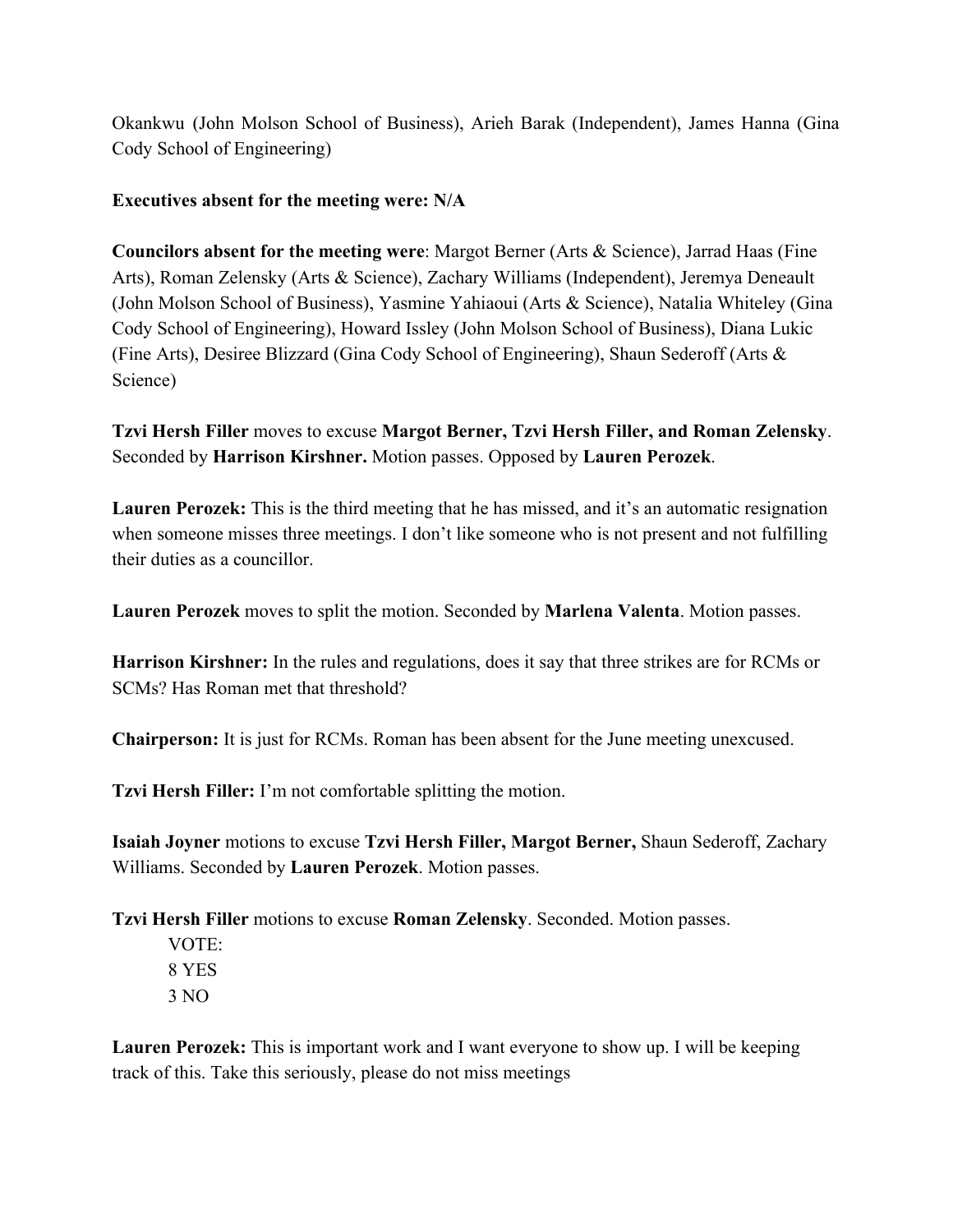# **3**. **APPROVAL OF THE AGENDA**

**Tzvi Hersh Filler** motions to approve the agenda and all items under consent. Seconded by **Harrison Kirshner.** Motion passes.

# **4. CONSENT AGENDA**

# **5. PRESENTATIONS AND GUEST SPEAKERS**

### **a) Concordia Bus Co-op Referendum Question**

"To improve student engagement and mobility; enrich student life; provide professional training and employment opportunities for students; promote public transit usage and education; expand options of student activity; respond to the climate emergency by drastically cutting travel-related carbon footprints of the student body; empower mobility for students with disability; improve job/school/home connections;

Contingent on public health officials deeming it safe to restore travel, would you be in favour of creating a student-run transportation service to connect McGill campus to Downtown Toronto, Manhattan and Boston by bus service on weekends and holidays? We are asking for a \$0.29 per credit fee levy on the referendum."

**Dimitri Yang**: We want to provide cheap bus tickets from Montreal to Toronto, NYC, and Boston. We are asking for a \$0.29 per credit fee levy. I'm here to gain approval so we can collect signatures.

**Malcolm Asselin:** Is it only for Concordia students?

**Dimitri Yang:** We started at McGill but it will be for students only. Concordia funding will be for our Concordia branch

**Malcolm Asselin:** Is there a reason why it will be at McGill campus if it's a Concordia fee levy?

**Dimitri Yang:** We started this at McGill

**Daniel Amico:** Can I amend it to change McGill to Concordia? That's a suggestion. I'm picturing the route and it can be a middle point between McGill and Concordia downtown campus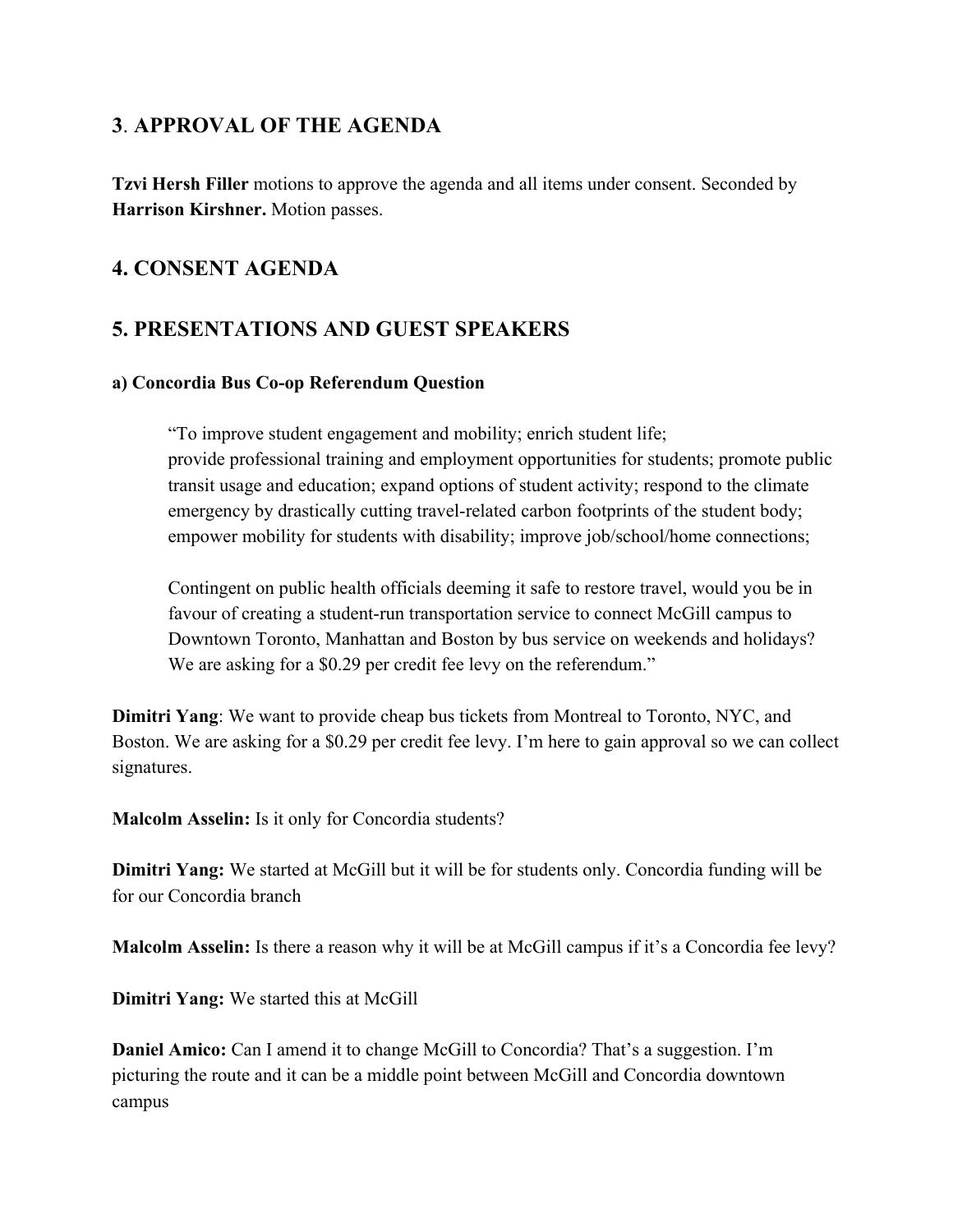**Dimitri Yang:** We do plan on picking up students at both McGill and Concordia.

**Lauren Perozek:** How many students use this service?

**Dimitri Yang:** We've only had one run and sold out the bus for 50 students before COVID hit. We want to restart in January hopefully, depending on travel restriction

**Lauren Perozek:** Anything that goes against COVID regulations is going to be on hold until the red zone is lifted. How can people travel if the border is closed? Why is this service needed?

**Dimitri Yang:** If we get funding, it will be for the summer. If the borders are still closed, we will focus on Montreal to Toronto.

**Lauren Perozek:** Our international community is quite large, most of the people that go to Concordia live in Montreal already

**Eduardo Malorni:** For a fee levy to begin the process of becoming a fee levy, they need to come to the council first before collecting signatures. After they collect their signatures, then submit it to us with a budget and other documents. Then the fee levy committee reviews it before sending the question to the General election in March.

**Lauren Perozek**: Any issues we have will go through the fee levy committee?

### **Eduardo Malorni:** Yes

**Harrison Kirshner:** This is a fantastic idea. When I look at the finances of this, you're asking for 29 cents per credit and multiplying it by undergrad students gave me the amount of \$72,000. That's a lot of money and I don't know if you need that much per credit. A regular bus trip to Toronto is about \$20. I'm not sure how you came to that amount per credit. Can students opt-out of this?

**Dimitri Yang:** We did our first trip in March to NYC and a greyhound oneway would be \$90. We offered a \$45 trip one way to NYC without any funding. We're looking to lower the cost even more for students with the fee levy.

**Harrison Kirshner:** Could Eduardo answer if this became a thing, can students opt out?

**Eduardo Malorni:** As a fee levy, they have to provide an opt-out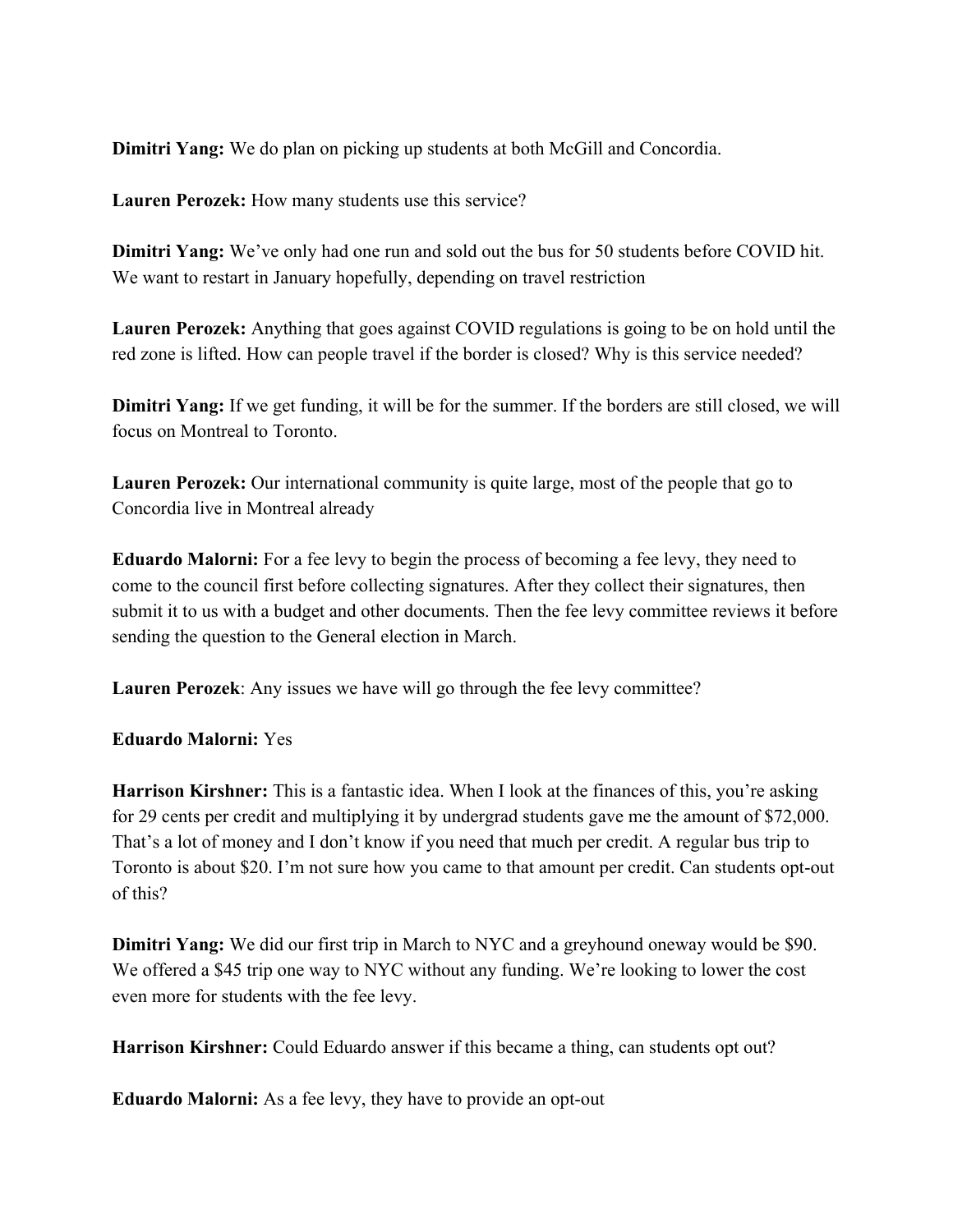**Harrison Kirshner:** I think a budget presentation will help us understand this more

**S Shivaane:** As an international student, I have an interest in this because I have never been to NYC and would like to go because they offer such low prices

**Luca Caruso-Moro:** If students are paying for this service, do you still have to buy a ticket?

**Dimitri Yang:** Yes but it would be cheaper than the retail price of a Greyhound

Tzvi Hersh Filler motions to switch 5b and 5c. Seconded. Motion passes.

## **b) Mind and Wellness Referendum Question**

"Do you agree to the creation of a new fee levy of 0.06 cents per credit for Mind and Wellness effective Summer 2021?"

Lea Homer: I'm one of the people running the Mindful project for the past 3 years. We aim to educate people about how to practice mindfulness and its benefits. We have been collecting funding from the CSU in the past but this year it got cut, it was recommended to us that we now try to become a fee levy

**Daniel Amico:** Which club will this replace?

**Lea Homer:** The Mindful project has never been a registered club. We were just funded by the **CSU** 

**Daniel Amico:** How did you get funding from the CSU?

**Lea Homer:** Sophie gave us \$5000 two years ago to test our project out. Last year we missed the yearly budget, we pitched in October and asked for funding. After many months of fighting, we got funding from the Operations budget

**Isaiah Joyner:** It was split \$7k from the Endowment fund and \$13k out of Operations.

**Arad Banis:** Last year it was mostly from the Operations budget, the year before it was fully from the Operations budget

## **c) Police Brutality Motion and Position**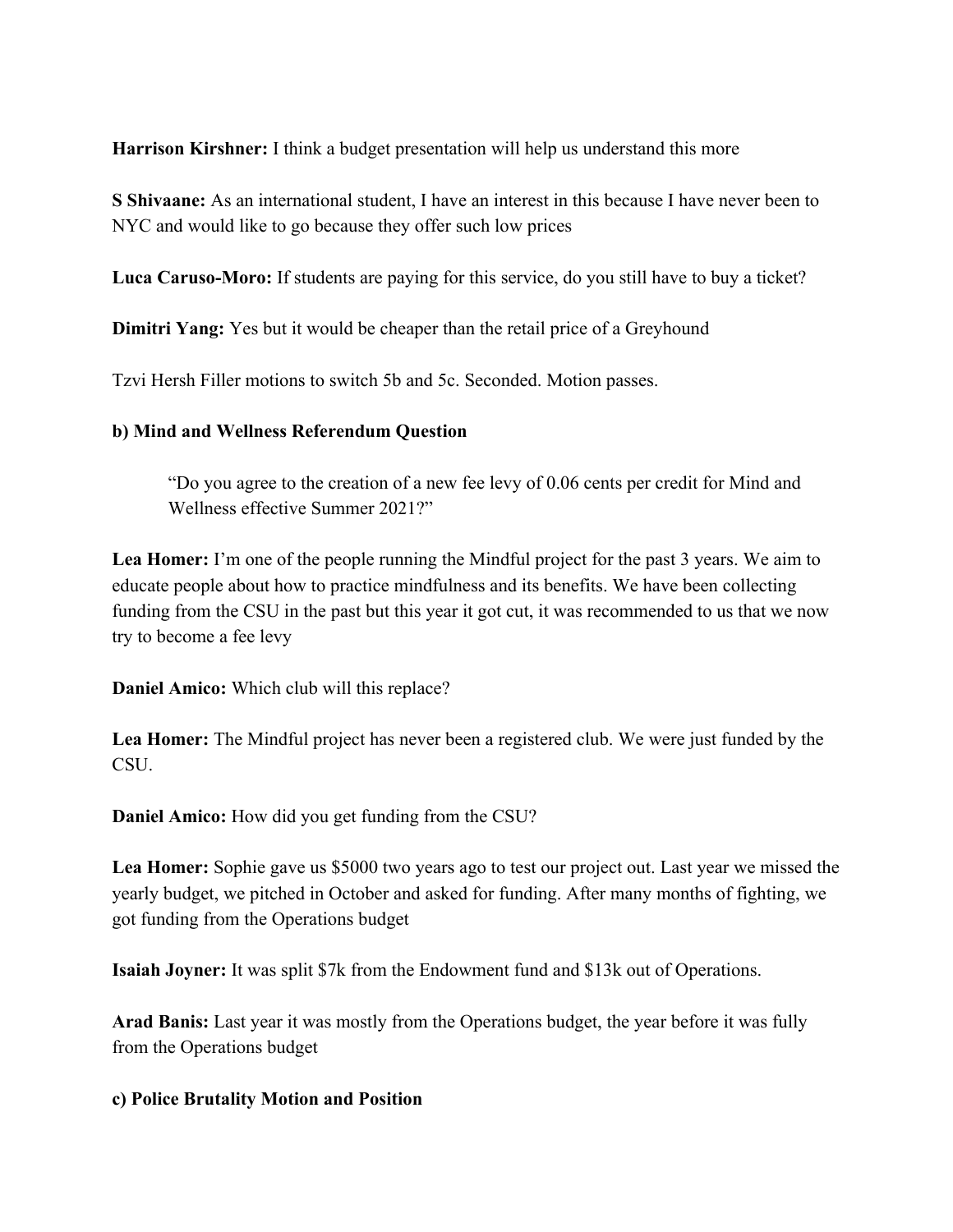**S Shivaane** presents the following motion. Seconded by **Harrison Kirshner.** Motion passes. *BE IT RESOLVED THAT* the following Positions Book additions be adopted by Council, and sent to referendum for ratification during the CSU by-elections in the fall;

*12.1 The CSU condemns the police brutality that occurred during the 1969 Computer Centre Occupation which resulted in the death of Coralee Hutchinson and commits to acknowledging the university's role in the violence.*

*12.2 The CSU condemns the police brutality that occurred during the student strike of 2011-12. [Adopted May 9, 2012]*

*12.3 The CSU presses the government of Quebec to open an independent inquiry into the police's violent suppression of dissent throughout the course of the student strike during the student strike of 2011-2012. [Adopted May 9, 2012]*

*12.4 The CSU stands in solidarity with the Black Lives Matter movement in its condemnation of rampant anti-Black, anti-Indigenous police violence resulting in the deaths of Breonna Taylor, George Floyd, Anthony Griffin, Regis Korchinski-Paquet, Bony Jean-Pierre, and Walter Wallace Jr amongst all victims reported and unreported. 12.5 The CSU commits to pressuring the administration to remove its relationship with the SPVM to remove police presence on campus*

*12.6 The CSU condemns the police brutality enacted on protestors during the Montreal Black Lives Matter Protest on June 1, and the continuous overbearing police presence for all Black Lives Matter, police brutality and Indigenous rights-related demonstrations and protests.*

*12.7 The CSU calls on the City of Montreal to implement measures by the SPVM that could be used to document and reduce discriminatory police stops of Indigenous and racialized persons.*

*12.8 CSU stands in favour with defunding and abolishing the SPVM, so as to redirect those financial resources to areas such as healthcare, mental health, housing, education, jobs, and restorative-justice models that better suit the needs of our communities.*

*BE IT FURTHER RESOLVED THAT* the budgetary impact is nil.

VOTE: 10 YES 0 NO 3 ABSTAIN

**S Shivaane:** I have invited Amaria Phillips from the BSU to speak on this as well.

**Amaria Phillips:** Walter Wallace Jr, a 27-year-old Black man, was shot and killed in front of his mother and neighbours during a confrontation with police in West Philadelphia on Monday. The family called for an ambulance, not the police. The situation should've been handled differently.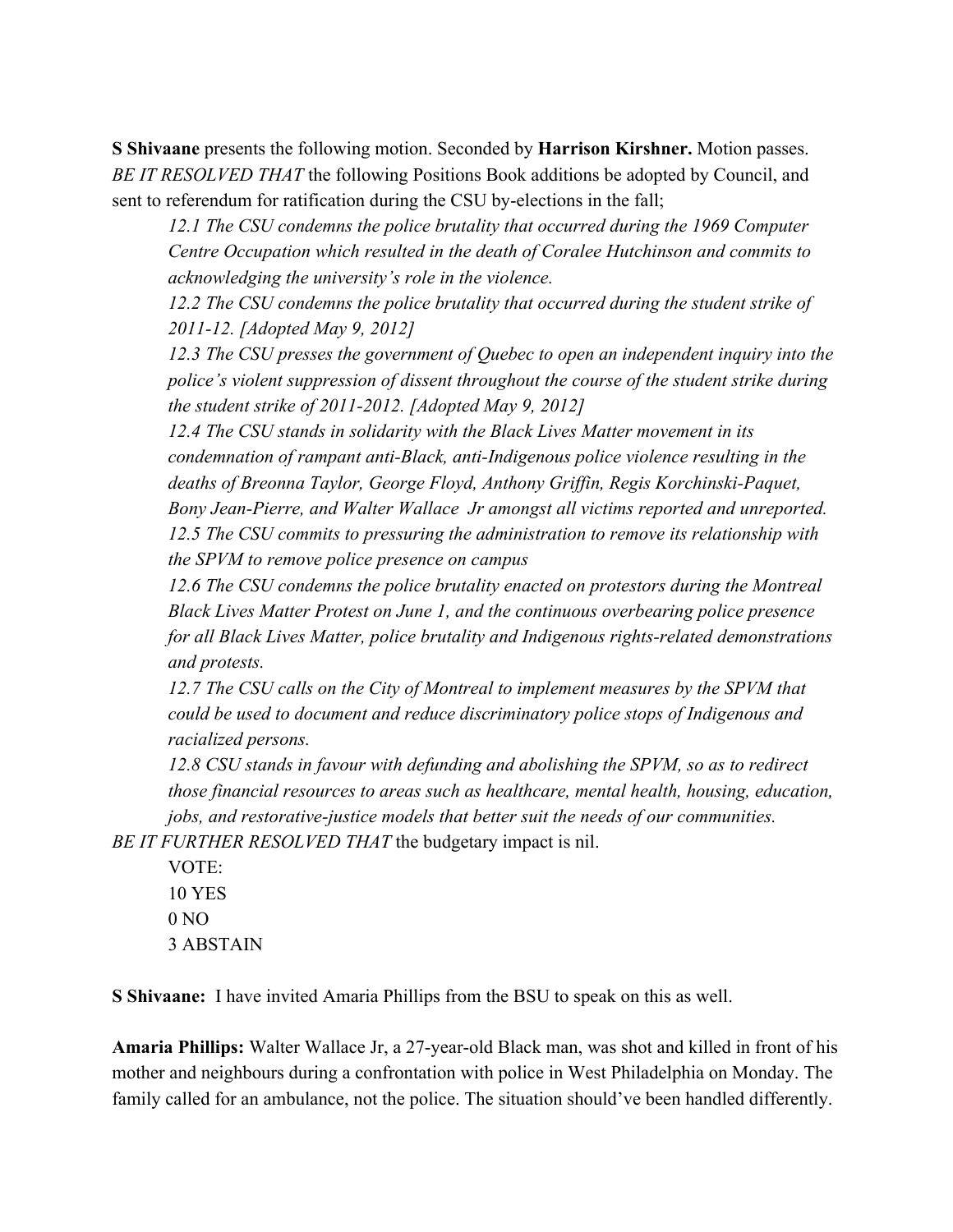Shots did not need to be fired. Another Black man's life did not need to end. Unfortunately, the officers were not equipped with the training or had the proper tools to deal with a person who was experiencing a crisis at that moment, which led to another unarmed Black man being murdered at the hands of the police. These officers should be held accountable! Police need to be trained to properly deal with these types of situations immediately to prevent another Black life from being lost unnecessarily. Black lives matter. Black mental health matters. Black disabled lives matter. And again, end police brutality worldwide! Justice for Walter Wallace Jr. Say his name

**S Shivaane:** It is important to take a stance against police brutality. It lets students know that you care about what is going on, we acknowledge what is going on in America and Africa. We want to see changes and feel like people care and that changes will be coming. It needs to happen to start at the University. Taking a stance makes a difference for Black and Indigenous students. This is becoming normalized and happening too often. So thankfully I can finally present this position. It's been relevant for years, of course, but painfully even more so with the killing of Walter Wallace Jr, a 27yo Black Man who was shot and killed in front of his mother and neighbours during a confrontation on Monday in West Philadelphia City Council member Jamie Gauthier said: "Had these officers valued the life of this Black man — had they treated him as a person experiencing mental health issues, instead of a criminal — we might be spared our collective outrage at yet another injustice at the hands of police." We've spoken about this a lot at council, and I think our Black students have made it clear how much police violence affects their mental health, their sense of safety, their feeling of being abandoned by our representative bodies such as this one. This has sprung up a number of initiatives at Concordia to recognize and battle it by staff and students and professors. Why is this important? The premier of this province has famously rejected the truth of systemic racism in Quebec, despite all accounts. There are many manifestations of racism across this, you have what happened to Joyce Echaquan, the 37-year-old from the Atikamekw community who died in a Joliette hospital, subjected to racist comments by staffers whose job it was to care for her. There are many reports of racism at Concordia, you have reports on the UnheardConcordia Instagram page, ask any BIPOC Concordian I'm sure most have a story of racist behaviour from students or staff or professors. As it related to police brutality and violence in Montreal, If you've attended any of these protests, you know first hand how overwhelming the police presence is and how unsafe it feels to be there, because of the police. A position is important, for institutional memory and just to show commitment to these issues. Of course, more should be done and more is being done on this, but you know: all efforts count.

**Matthew Benzrihem** motions amend the motion to add "with the exception of overwhelmingly life-threatening incidents (e.g. bomb threats)" to 12.5. Seconded by **Tzvi Hersh Filler.** Motion passes.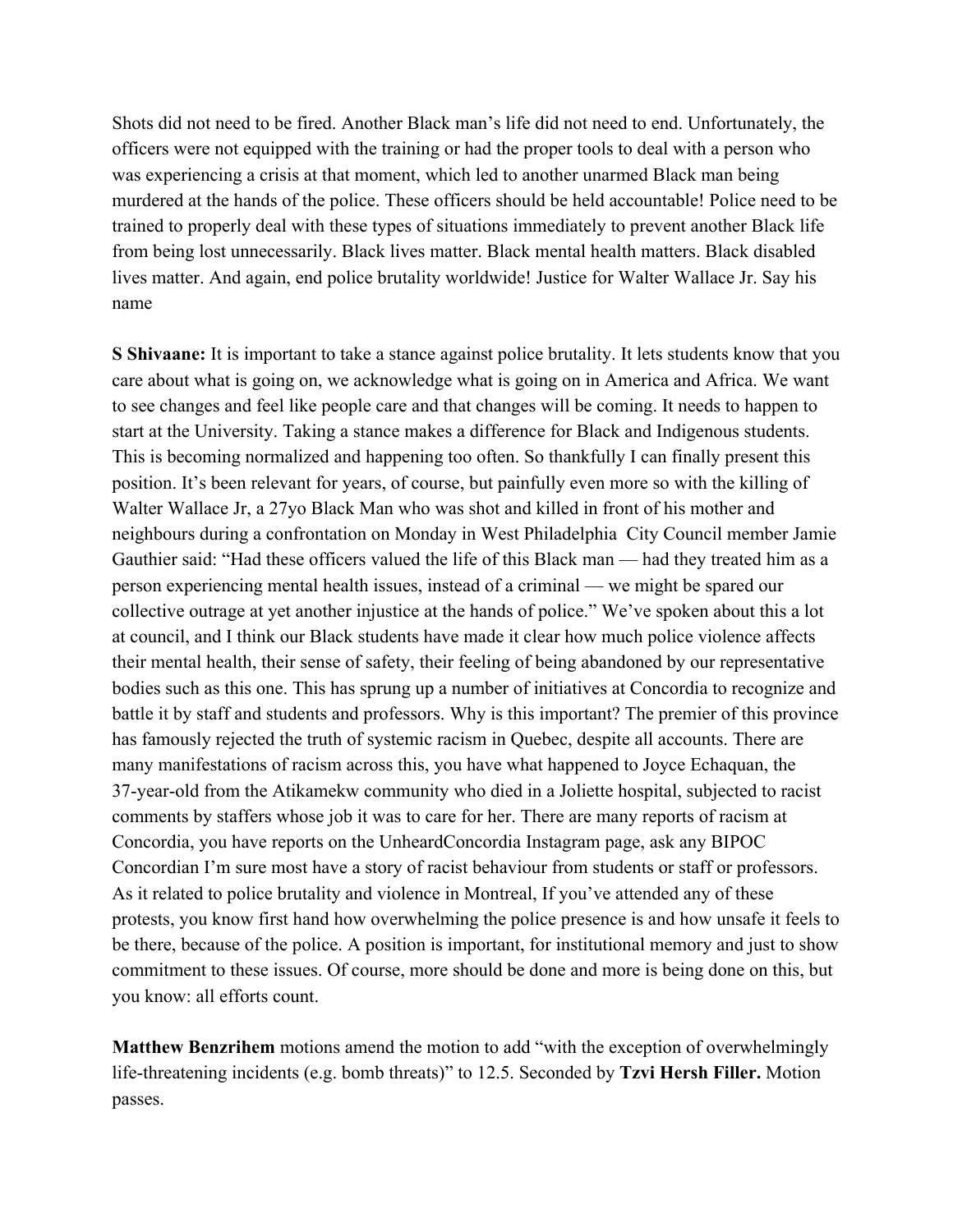**Matthew Benzrihem**: There was a bomb threat last year

**Daniel Amico:** Emergency is subjective, maybe it should be emergency (overwhelmingly life-threatening evidence)

**James Hanna** motions to remove 12.8 in entirety and remove Regis Korchinski-Paquet from 12.4. Seconded by **Tzvi Hersh Filler.** Opposed. Motion fails.

VOTE: 2 YES 10 NO 1 ABSTAIN

**James Hanna:** It was determined that Regis' death was not a result of police violence by independent reports. For 12.8, it makes the entire thing inconsistent. We're calling for more accountability and then to abolish them, that's contradictory. We shouldn't be trying to abolish the police forces of Montreal. Concordia doesn't have the power to tell the SPVM to not come on campus. 12.4, Ontario independent report concluded that their death was not definitely a result of police violence.

**Victoria Pesce:** I don't think it's contradictory or problematic. The goal in a perfect world is that the police would be gone. They come from a place of racism. We can't do that overnight so this motion wants to look into alternatives for police officers. 12.8 is a necessity.

**Sarah Mazhero:** We should keep it as is and with Regis, there are still some things that are questionable to the Black community. I'm working with the University admin to ensure that we advocate for these things, especially how Black people feel about having security and SPVM on campus. We should keep the motion as is.

**S Shivaane:** James, I don't appreciate the condensation so please mute yourself so we don't hear your sighs. We have this conversation time and time again. We can split the amendments and vote on them.

**Harrison Kirshner:** It's important to understand that we are not making legislation, only a position that the CSU would be taking. While we can't physically stop a police officer from coming on campus, we can condemn them. It's also important to understand that in the cases in the United States, there are consistently incidents where independent investigations take place that are also questionable themselves. Are they really impartial, or is there systemic racism within these investigations? We should pass the position fully.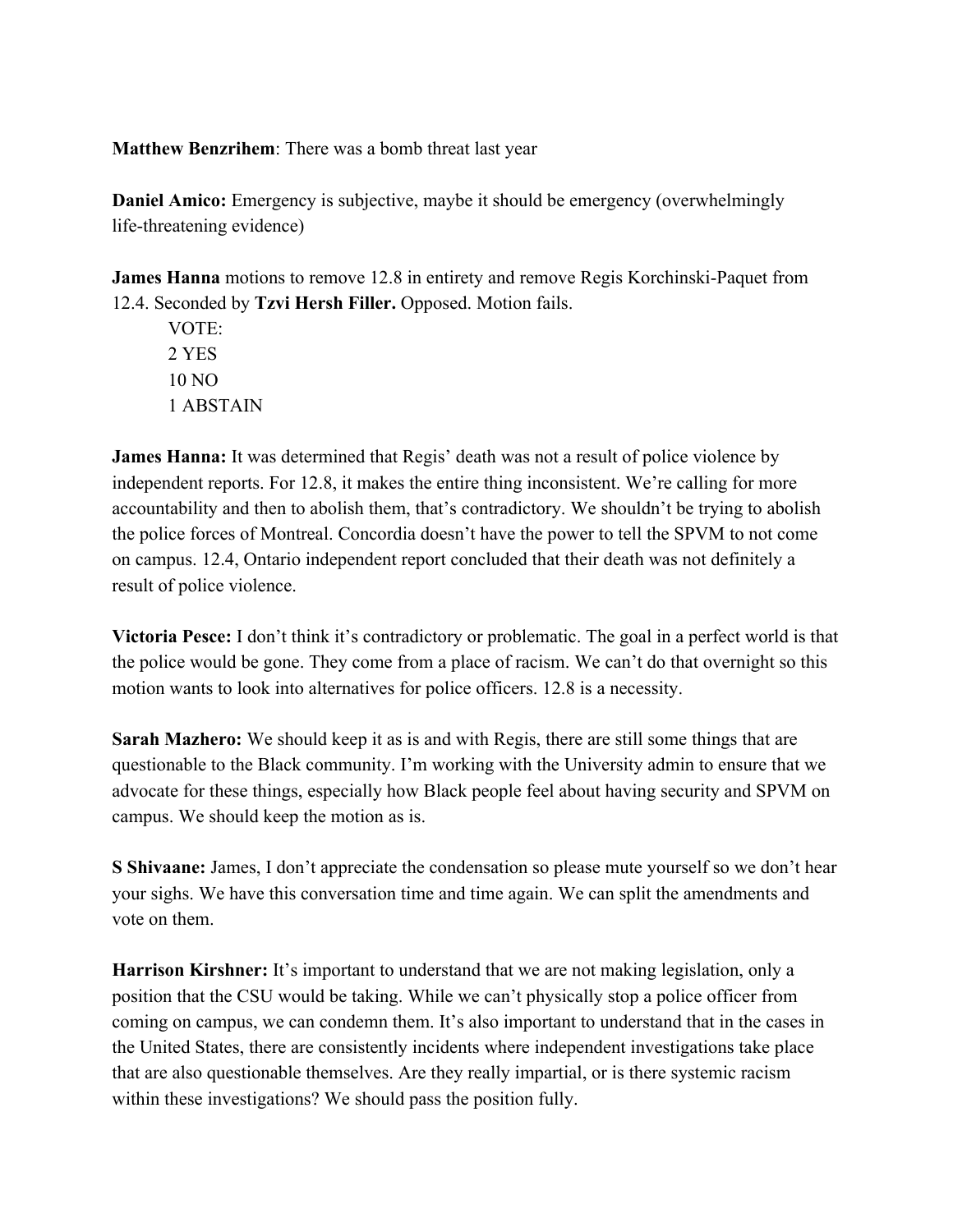**James Hanna:** There are no independent investigating bodies in the States, but the one in Ontario was. We've established an independent investigating body in Canada, and in Ontario where this happened and they came to that conclusion. For the abolishment, I'm not comfortable voting for positions that call for that in real life.

**Tzvi Hersh Filler:** When you use a word it has a meaning. Abolish means get rid of. To take an extreme example, a mass shooting occurs, who would you call? There must be something like a police force. Logically, it has to be there. I cannot vote for something that is problematic like this.

**Sarah Mazhero:** Obviously for emergencies, police can assist. That is completely different from supporting Black people who are afraid of the police. Shivaane created this and it's a good initiative. Other countries are in support of this, schools are in support. We should vote on something that will help the population

**Isaiah Joyner:** These are systems that are flawed, we're asking students if they support this. As Sarah said, it is to support communities that are in need of this. We should be able to reassure students that they are protected from the issues that they face.

**S Shivaane** calls the question. Seconded by **Harrison Kirshner.**

### **d) Artsakh Support**

**Arad Banis:** Hello, I'm Arad. I'm a previous JMSB councillor and an Armenian. What the heck is going on in Artsakh, and why should the CSU care? Artsakh is native Armenian land, we have occupied the year for confirmed 2500 years. It is our ethnic land and we have constantly controlled the area, even when we were colonized. So, can we control our lands now? Nope! They were not allowed to. The conflict is rooted in Artsakh losing its right to self-determination. The USSR occupied all of the Caucasus. In the 1920s, Stalin gave the control to Azerbaijan for political gain. Artsakh did a referendum in the 1990s and 99% said they want to become an independent nation. We still couldn't control our own lands. What's happening now? There is a war going on rooted in what happened 30 years ago. On September 27, Azerbaijan started an all-out war and people are dying fast! There have been daily civilian bombings with Jihadi mercenaries that have been supported by Turkey. Two weeks into the war, Russia brokered the ceasefire. France then brokered a ceasefire. The USA brokered a ceasefire a few days ago. All of these ceasefires are not working. These are co-chairs of OSCE Minski, the group in charge of finding a peaceful resolution. They all failed. This is a tough issue, but Concordians are suffering from this. The CSU has more power than you think. If the CSU were to make a social media post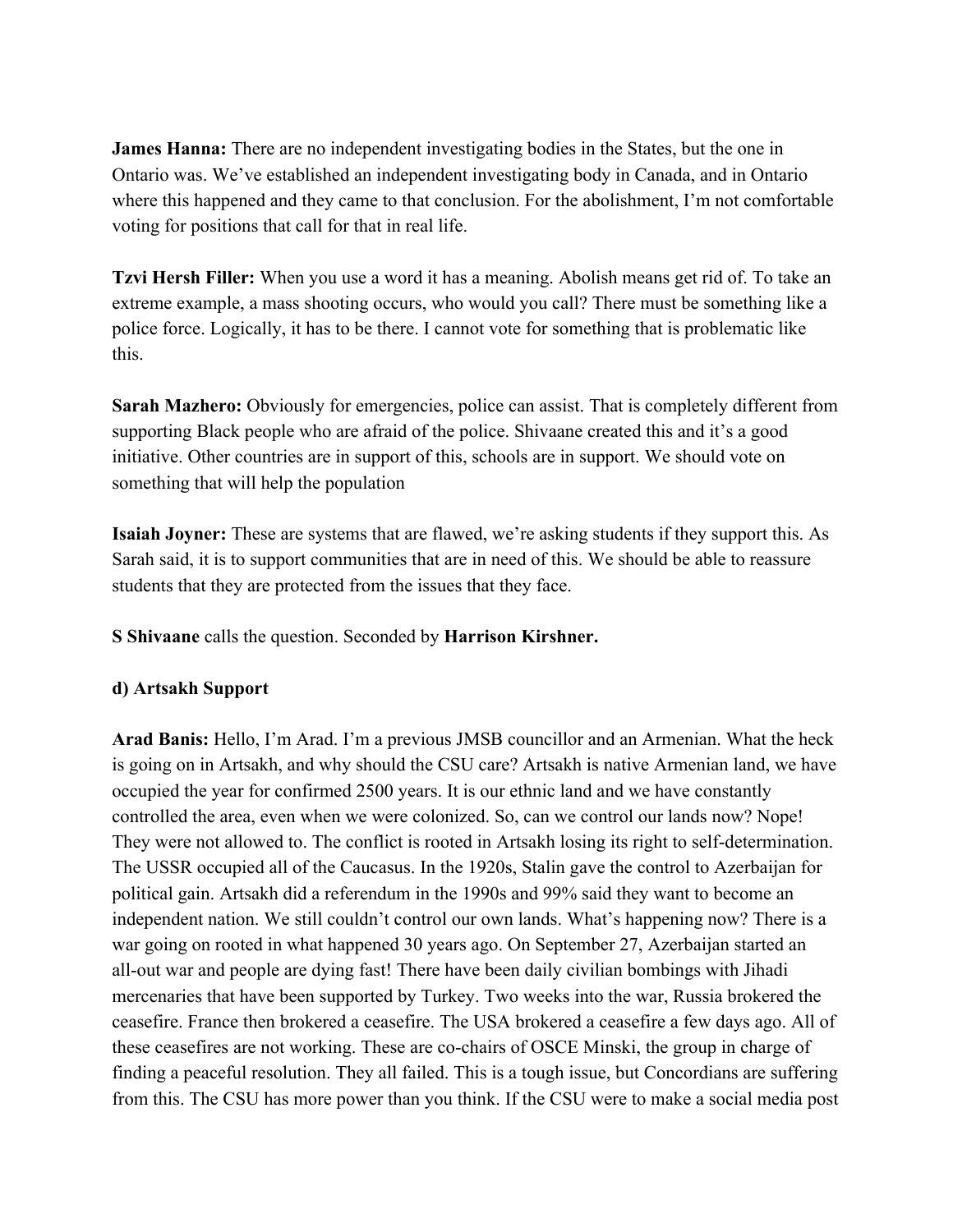informing students on what was going on, and made recommendations on this issue, this would impact the Liberal party. Please help us recognize Artsakh and make a statement.

**Daniel Amico** presents the following motion. Seconded by **Jeremya Deneault**. Motion passes. *WHEREAS* the war in Artsakh (Nagorno-Karabakh) is causing the death of civilians

*WHEREAS* this war stems from the right to self-determination which was denied to Armenians in Artsakh

*WHEREAS* no other diplomatic solution is working

*WHEREAS* Concordian Armenians are being severely affected by the war, often losing sleep & struggling with classwork

*BE IT RESOLVED THAT* the CSU make an informative social media post:

- Communicating a brief summary of the Artsakh war's effect on civilians  $\&$  root causes;
- Echoing existing condemnations from the Canadian government, but not straying beyond it;
- Recommending the Canadian government to consider recognizing Artsakh as an independent state as a valid nonviolent long-term solution to the conflict, considering the lack of progress with other nonviolent solutions.

*BE IT FURTHER RESOLVED THAT* the executive team be mandated with the preparation of the statement, in consultation with (but not dictated by) members of the Concordian Armenian community

*BE IT FURTHER RESOLVED THAT* the budgetary impact of this motion is nil.

**Shai Navi:** JB was given a reference question that has to do with a similar geopolitical situation. Because of the safer spaces policy, it is a little more difficult to come out with this statement. I want to make sure we're on the correct path in accordance with CSU bylaws and regulations. We want to ensure that we create a safe space for everyone

**Arad Banis:** I was made aware of that today. I'm open to working with the executive team to make the post inclusive. I don't want Azerbaijan people to feel like they are in the wrong, which can be echoed in the post.

**James Hanna:** Personally, I'd love to be one of the first to condemn what is happening and say that the people of Artsakh should be able to be their own country. We can work on making a stance on geopolitical tensions.

**Jeremya Deneault** motions to add the following motion. Seconded by **James Hanna**. Motion passes.

*BE IT RESOLVED THAT* that the statement be made with JB to ensure that it does not violate the CSU's Safer Spaces policy.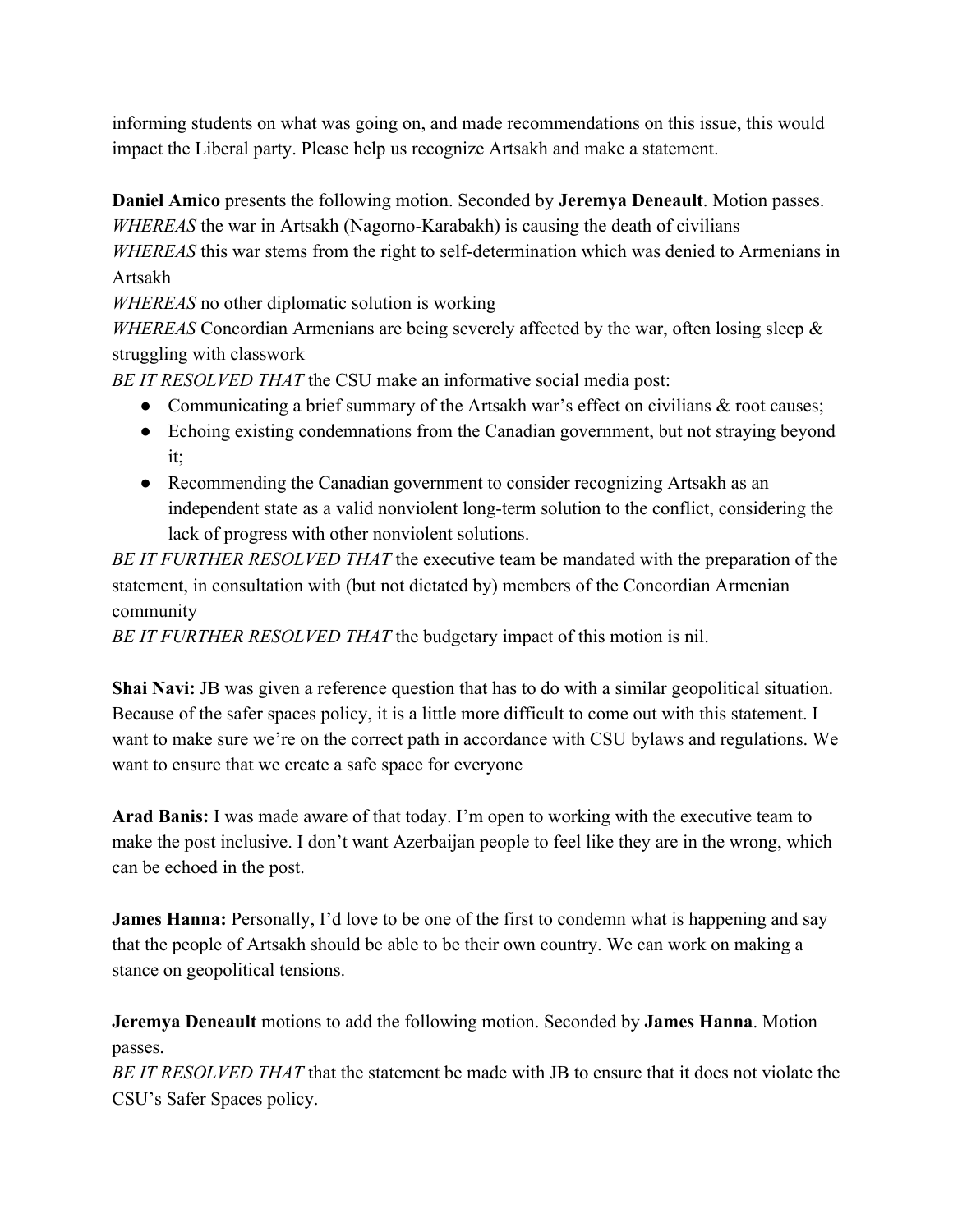**Jeremya Deneault:** Arad, I cannot relate to this but I am especially in support. I relate to the idea that Artsakh wants its independence. I'm from a group of people that want the same thing. I support this.

**Harrison Kirshner:** Arad, I cannot imagine what you and your family are going through. We shouldn't get involved in geopolitical politics but I think if we are inclusive of all communities on campus, this can be effective. Maybe we can mention that not only do we stand with this region, but with war-torn regions throughout the world. It has the potential to not be divisive.

**Shai Navi:** I'm open to working with you on making a statement, as long as it does not create a threatening or harmful environment for students. Anything that can do with war can make people rightfully emotional.

**Tzvi Hersh Filler:** I'm against the idea of the CSU inserting itself into a political situation that pits certain groups on campus against others. We represent all students. However, if we don't go further than what our government has then I won't oppose

**S Shivaane:** Thank you Arad for all of your hard work. It is a testament to how dire and needed for the CSU to do this.

**Arad Banis:** I know this is a touchy topic, but thank you for trusting me and being flexible and for being allies.

### **e) Orientation Report Presentation**

**Eduardo Malorni:** This year's Orientation was one the likes of which was never done before. With the Covid-19 pandemic ravaging the world, the government imposing lockdowns and restrictions, international students barred from entering the country and access to campus restricted, student life has halted to a standstill. With this in mind, myself, as well as the Student Lives/VP Socials/ and VP Events across the faculty associations, as well as various student clubs' representatives and student group representatives, still had to complete our goal of welcoming the students to the University, in person or online. And with that, this very special Orientation was named, The Welcoming.

### **Budget**

Throughout the summer, there were various concerns regarding the budget at the Council level. Due to Covid-19, there were significant questions regarding the enrolment rates of students during the Fall semester and how much the CSU income would be. Due to this and after talks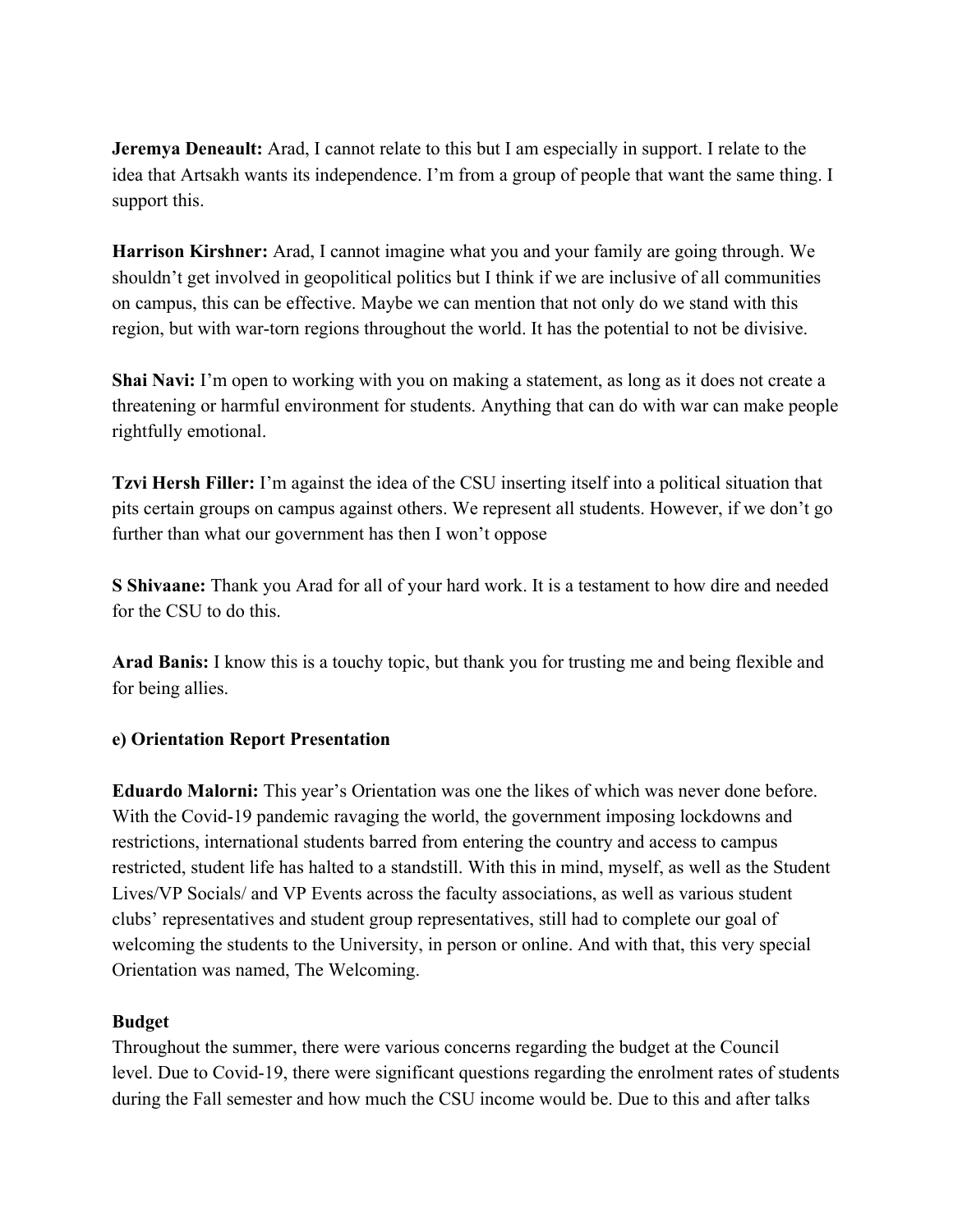with the Finance Coordinator, we decided to cut the Orientation budget line from 110,000\$ last year to 70,000\$ to account for a major loss in revenue. Furthermore, Orientation salaries were reduced from 30,000\$ to 10,000\$. Ultimately, I decided to shoulder the majority of the burden regarding Orientation myself and did not hire students this year to aid in the preparation of **Orientation** 

Throughout the summer, there were various discussions regarding our CSU budget and for that reason, the Orientation budget line fluctuated between 70,000\$ to 28,000\$ to 56,000\$ before finally returning to 70,000\$ in early August. These constant fluctuations made it exceptionally difficult for myself or the CSU to plan events as the question if funding was secured was a constant worry. This ultimately affected my ability to host the best possible Orientation and I would recommend that the Orientation budget be approved and remain unchanged by Council earlier in the Summer to give the Student Life Coordinator ample time to plan and prepare Orientation

One thing that is noticeably missing from the budget and is a usual staple of Orientation is merchandise. This year was the first year where the CSU gave out no merchandise. In past years, merchandise has been one of the most important aspects of Orientation as it is an excellent way to market the CSU and get students familiar with CSU. Due to high shipping costs and the fluctuating budget with orientation, it was decided that there would be no merchandise at this year's Orientation.

### **Orientation Planning**

Unlike previous Orientations, the planning for this Orientation started significantly later. The reason for this was Covid-19. During May, the University was still unsure if we would be allowed back on campus and government bans on in-person events stretched only until August 31st. It was not apparent until July that we would not be able to host any in-person activities and that Orientation would have to be online. By this point, myself and others with the Dean of Students were brainstorming a variety of ways to translate Froshes and Orientations online. It became apparent to myself that the only way for this Orientation to be successful was to collaborate with others and to pool our resources. After all, students would be spending a significant amount of time in front of screens due to school and possibly work. To host tons of events independently from the others would have overwhelmed students and lead to burnout considering all the time students spent on their computers. This also affects our decision to spread out Orientation from a one-week event to a month-long festival. This allowed students to have consistent events and social interactions with other students while not engaging in burnout due to too much screen time.

The next logical question was how to host these events. Several different problems existed which we need to identify and solve. In this manner, I spoke to Queens, McGill and Seneca as well as Concordia to figure out a method to tackle and identify. Some of the systems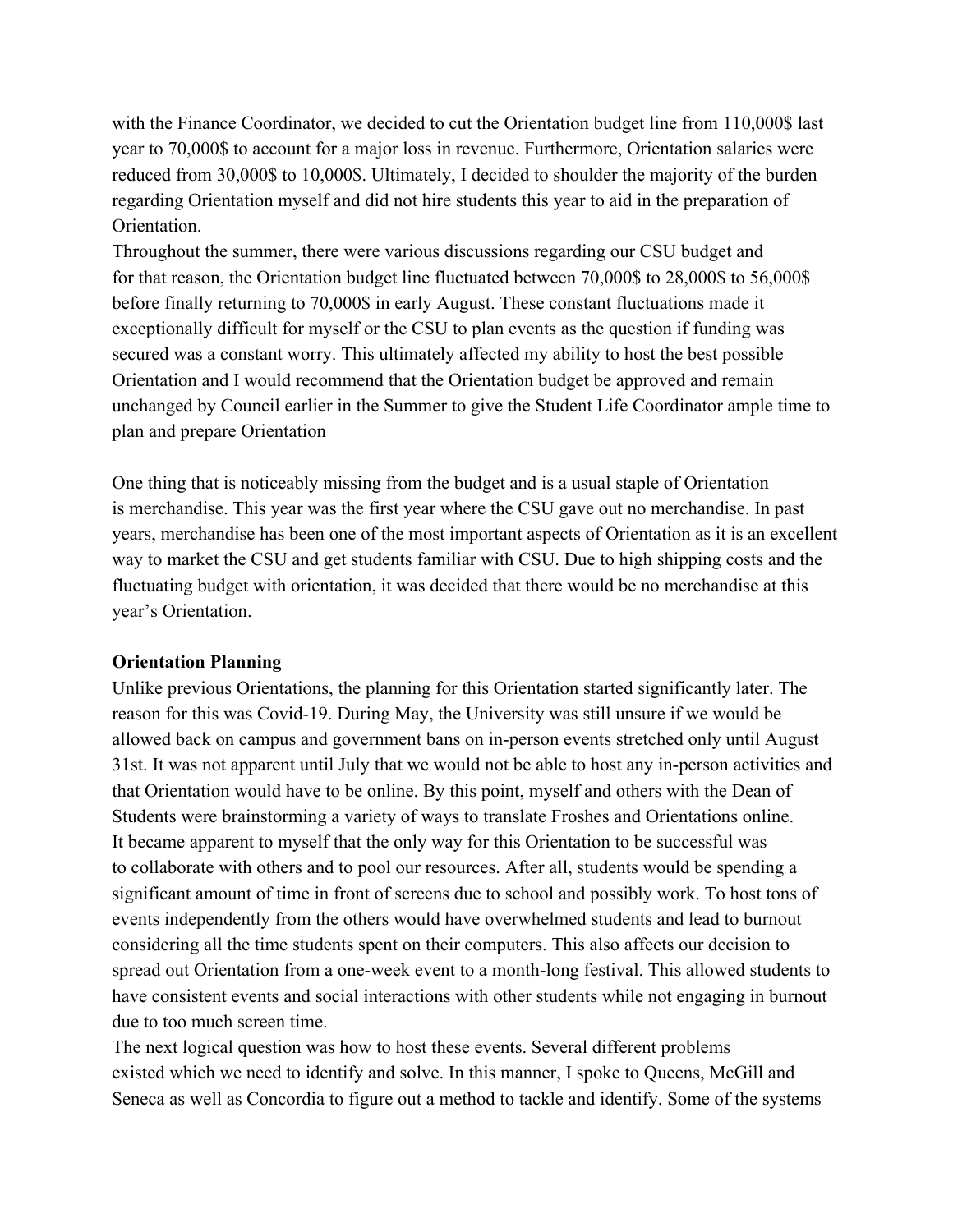we tested out were Zoom, Cisco Webex, Google Hangouts, Google Meet, Microsoft Teams and Skype. Overall though, it was decided that YouTube would be the best method to reach out to students. This was done to avoid "Zoom Bombings" where people join the meeting and cause havoc and are disruptive towards the meeting. We were also aware of some members experiencing lag due to slow internet connection or being unable to join the events. In this manner, we required a system that was stable and would not make the event unenjoyable due to technical issues. Events on YouTube can be either live-streamed or pre-recorded as well which

is a huge plus. Overall, YouTube was the product which best fit our needs as it allowed the following:

- Unlimited stream time
- Unlimited amount of people watching the event
- Pre-recording and live streaming capabilities
- Allows users to participate anonymously
- Allows users to communicate via a chat function
- Disruptions can be attended to quickly and with minimal effect to the event
- Stable

To get the most out of YouTube and to allow multiple speakers to stream simultaneously, we had to purchase a yearly subscription to a program called Stream Yard. Overall, Stream Yard has functioned well. It should be noted though that technical issues did arrive in the case that a speaker wanted to stream audio from their computer on the stream. In this manner the two negatives of YouTube are:

- Limited to 1 person per stream unless an external program is purchased
- Limited means of engagement for the participants

With all this, we did have some people attempt to disrupt our events, especially the ones surrounding social issues. We ran into comments being made about BLM and Trump. These attacks were not limited to one event. Fortunately, we were able to intervene quickly and remove them with little interruption to the event. As a matter of fact, the speakers were not even aware of the comments which occurred.

Another issue we had was bots spamming the events. This occurred only to one event, the LIC one, where bots spammed Facebook and YouTube with dangerous links. Once more we were able to stop the attacks quickly and to our knowledge, nobody was affected.

## **Events**

Officially, the CSU hosted 13 events for Orientation. Unofficially, that number is significantly higher due to collaborations with other groups on campus. The Events hosted by the CSU is as follows:

*Becoming a Radio DJ at Home with CJLO*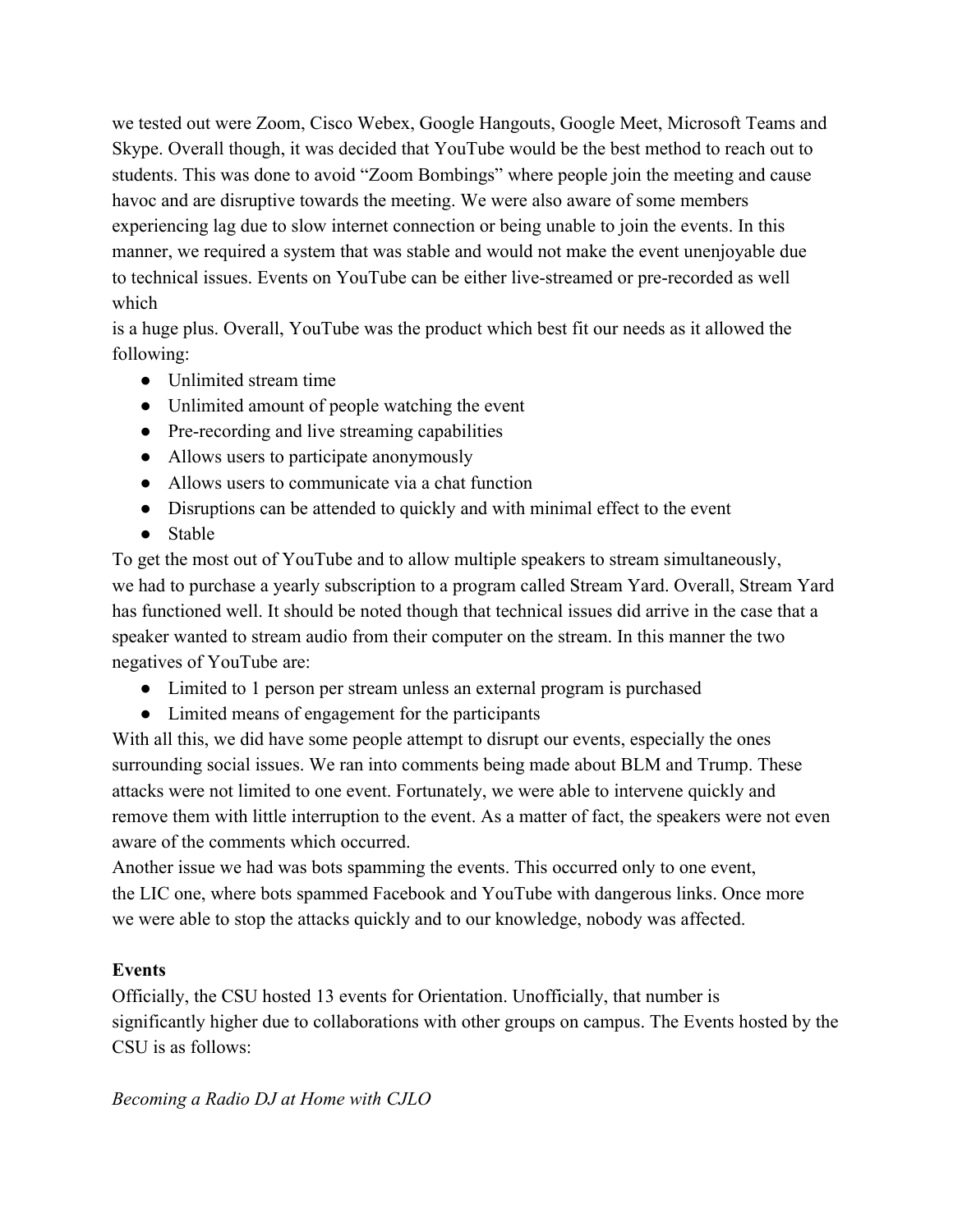The only event which caused technical difficulties. The CJLO representative could not manage to have the audio from her computer be transmitted to the stream successfully for the beginning of the presentation. The event taught students how to mix music and the basics of audio editing.

## *BLM Panel with ASFA, Sustainable Concordia and QPIRG*

Three black activists, Harry, Jessica and Melissa spoke of how the Black Lives Matter movement has affected their work and what the limitations of the movement have been in Montreal as well as what the goals they are working towards are.

## *Concordia Got Talent with ASFA, CASA, ECA and FASA*

A University-wide talent show for all Undergraduate students with 5 winners winning a total of 2000\$ off of their tuition. With 48 participants and just under 1400 votes, this was an event that grew far larger than expected by all of us.

### *International Development with CEED*

A workshop dedicated to informing students about the best way to help those in developing countries and how to have those intentions flourish into meaningful partnerships and enrich the livelihoods of all the communities involved.

## *Journalism is for Everyone with The Link*

A workshop dedicated to teaching students about basic journalist practices and ethics. They gave the basics of the skills necessary to write articles, take photos and create graphics.

## *Police, Climate and Covid-19 with ASFA, Sustainable Concordia and QPIRG*

A deep talk with Sandy Hudson, Harsha Walia and Ellen Gabriel about social movements in this new world and how social movements have evolved over the past few years.

### *Refugee Sponsorship on Campus with WUSC*

Learn of the statistic regarding refugees in Canada and raising awareness about international development issues on campus.

### *Refugees in Montreal with the Refugee Center*

Learning about how refugees and immigrants are integrated with Montreal. Moreover, we learn about the needs of these individuals.

### *Updates to Quebec's Immigration Law with the LIC*

The Legal Information Clinic is there to give legal information to students free of charge. Join the LIC while they explain the recent immigration updates which affect many graduating international students.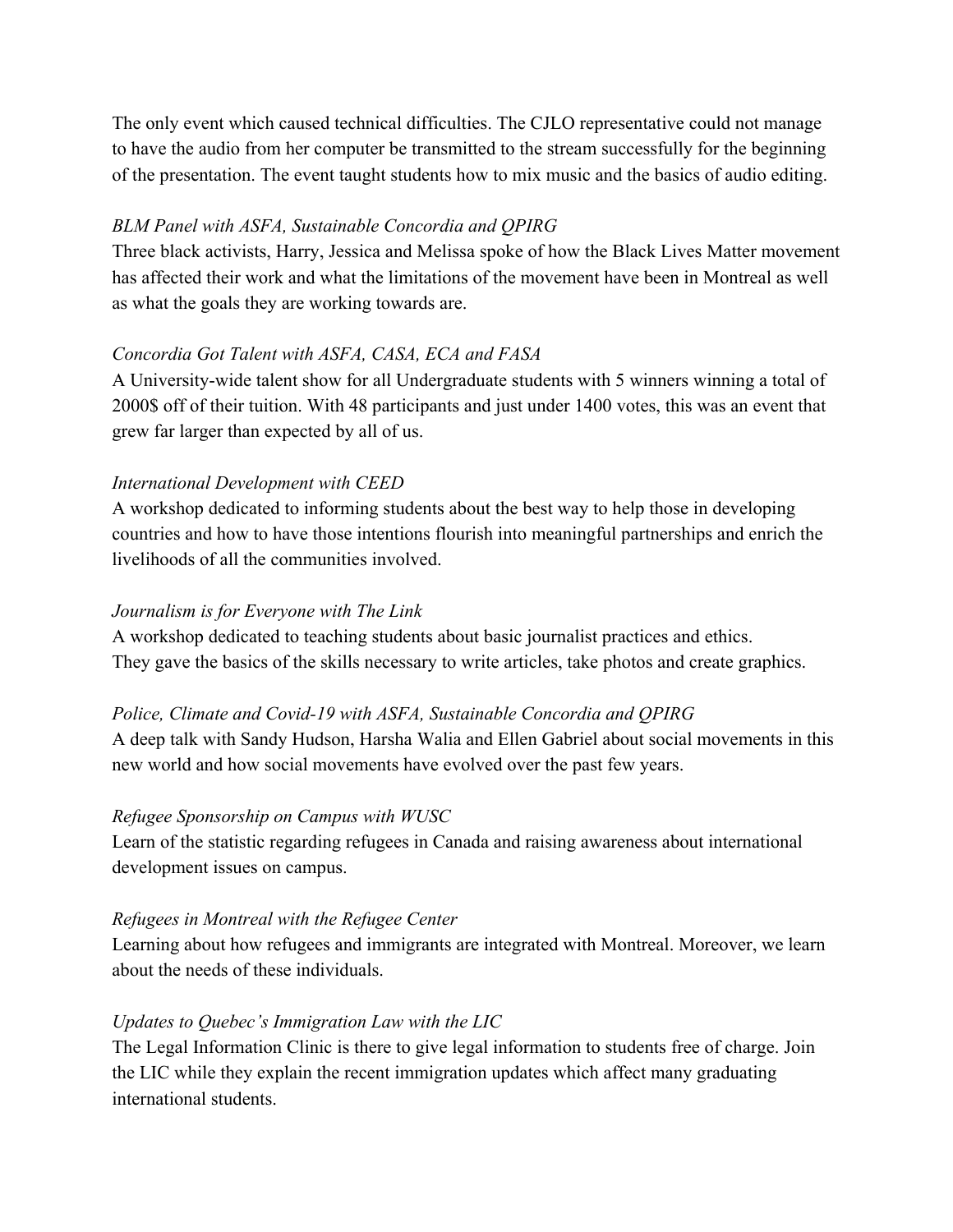## *Working Out and Healthy Eating with Concordia Recreation*

While indoors and with gyms closed, many of us are not receiving the same amount of physical exercise as previously. With Concordia Recreation, learn a workout routine you can do at home while also learning some eating tips to remain healthy indoors!

## *Working Through the Pandemic with HOJO*

While the pandemic is putting the world to a halt, many people still require jobs. In this workshop, we will review the new rules in place and be safe at work in these new rules.

## *Yoga with Concordia Recreation*

A relaxing event with Concordia Recreation who will guide you through the basics of yoga and teach us a new method of dealing with our stress in this online world.

Furthermore, here are events we did not put money towards but we were included as hosts of the events:

## *Anti-Oppression with Sustainable Concordia*

A deep look at Oppression and power dynamics, racism and oppression and how they manifest on an individual, cultural or systemic level. It familiarizes participants with concepts of intersectionality, positionality, privilege and the impact they cause.

## *GNL – TMX Online Teach-In with ASFA, Sustainable Concordia and QPRIG*

A talk about an under-reported project in English media, the GNL Quebec Project. The biggest fossil fuel project in Quebec in recent history would generate 50 million tonnes of GHG into the atmosphere which would reverse all the effort Quebec has done at reducing its GHG output.

## *QPRIG DisOrientation*

A series of several events which touched a variety of topics. Wet'suwet'en Teach-in with ASFA, Sustainable Concordia and QPIRG An overview of the Wet'suwet'en Crisis which is still ongoing and what students can do to support Indigenous Sovereignty and our climate.

## **Overall**

While the goals of this Orientation had to be scaled back considerably due to Covid-19, yet we still succeeded in making quite an impact on the students 1500 students attending or participating in our events and a separate 1400 participating in Concordia Got Talent. This means that a grand total of approximately 3000 students participated in our events during the month of September.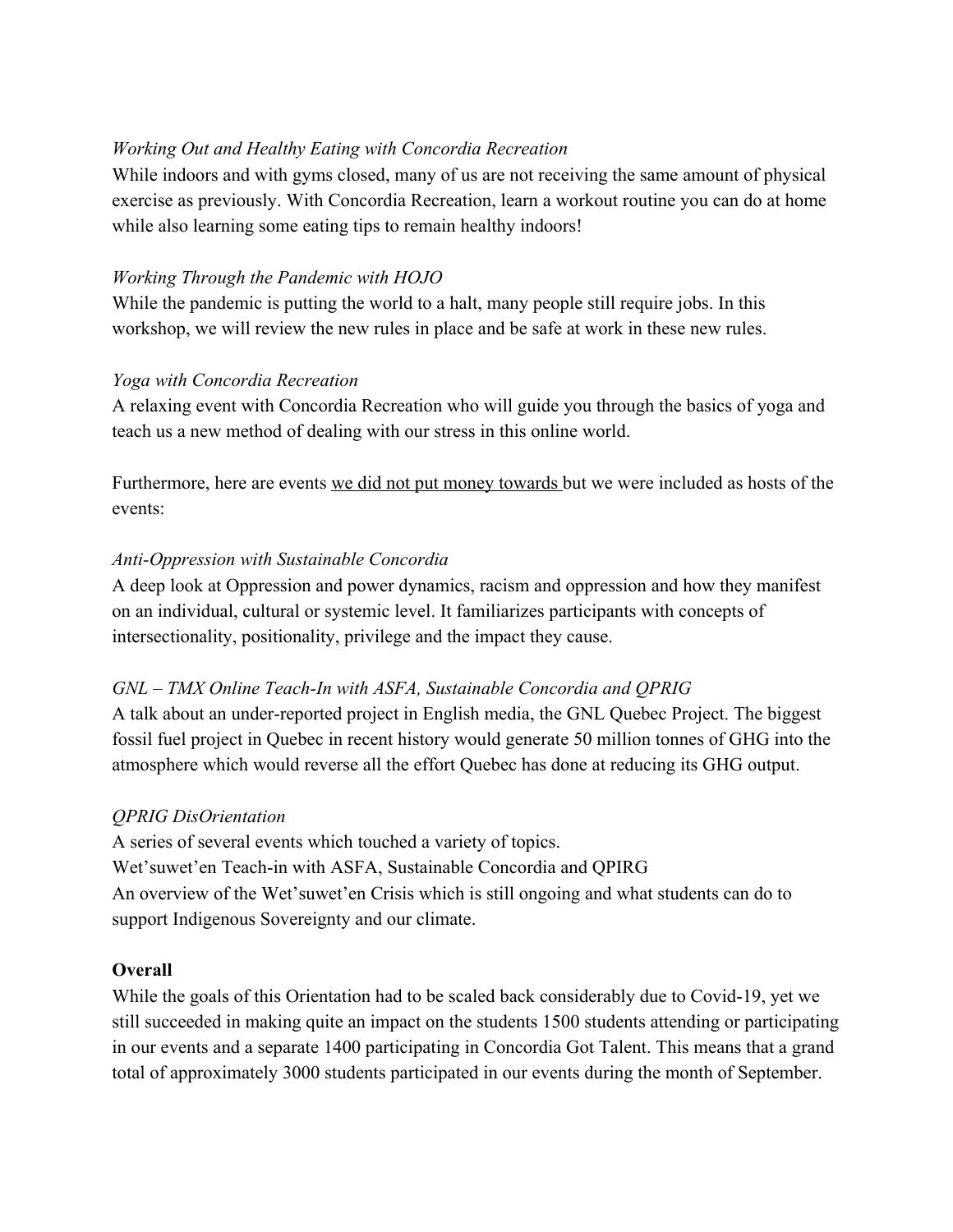**Daniel Amico** motions to approve the report. **Seconded by S Shivaane. Motion passes.**

**Eduardo Malorni:** Thanks to the executives for helping me with this, especially Daniel helping with the club videos. Isaiah helped me get another speaker. Thank you to the councillors that helped me with the events. Thanks to the communications departments.

# **6. APPOINTMENTS**

**Isaiah Joyner:** Can we ask if there is any interest from councillors for any of these committees? If no one does, we can wait until after bi-elections

**Isaiah Joyner** presents the following motion. Seconded by **Daniel Amico**. Motion passes. *BE IT RESOLVED THAT* the appointments of the Sponsorship Ad Hoc Committee, Fee Levy Review Committee, Library Services Fund Committee, Loyola Committee, and the Senate be postponed to after by-elections.

**Matthew Benzrihem** motions to go on a ten-minute recess. Seconded. Motion passes.

# **7. RETURNING BUSINESS**

**a) Appointments Committee Minutes – August 27th**

**Tzvi Hersh Filler** motions to enter a closed session. Seconded by **Isaiah Joyner**. Motion passes.

**Tzvi Hersh Filler** motions to ratify the minutes where Sean Howard is appointed to the Appointments Committee. Seconded by **Matthew Benzrihem.**

**Tzvi Hersh Filler** calls the question.

**James Hanna** presents the following motion. Seconded by **Daniel Amico.** Motion passes. *BE IT RESOLVED THAT* **Hershey Blackman** be appointed to the External Committee; *BE IT FURTHER RESOLVED THAT* a second student-at-large seat be added to the External Committee and reserved for a BIPOC candidate, notwithstanding the Policy on Council and Committee article 6.9.1.4.

**Isaiah Joyner** motions to enter the open session. Seconded by **James Hanna**. Motion passes.

**Tzvi Hersh Filler:** I abstained from voting regarding the candidate for external.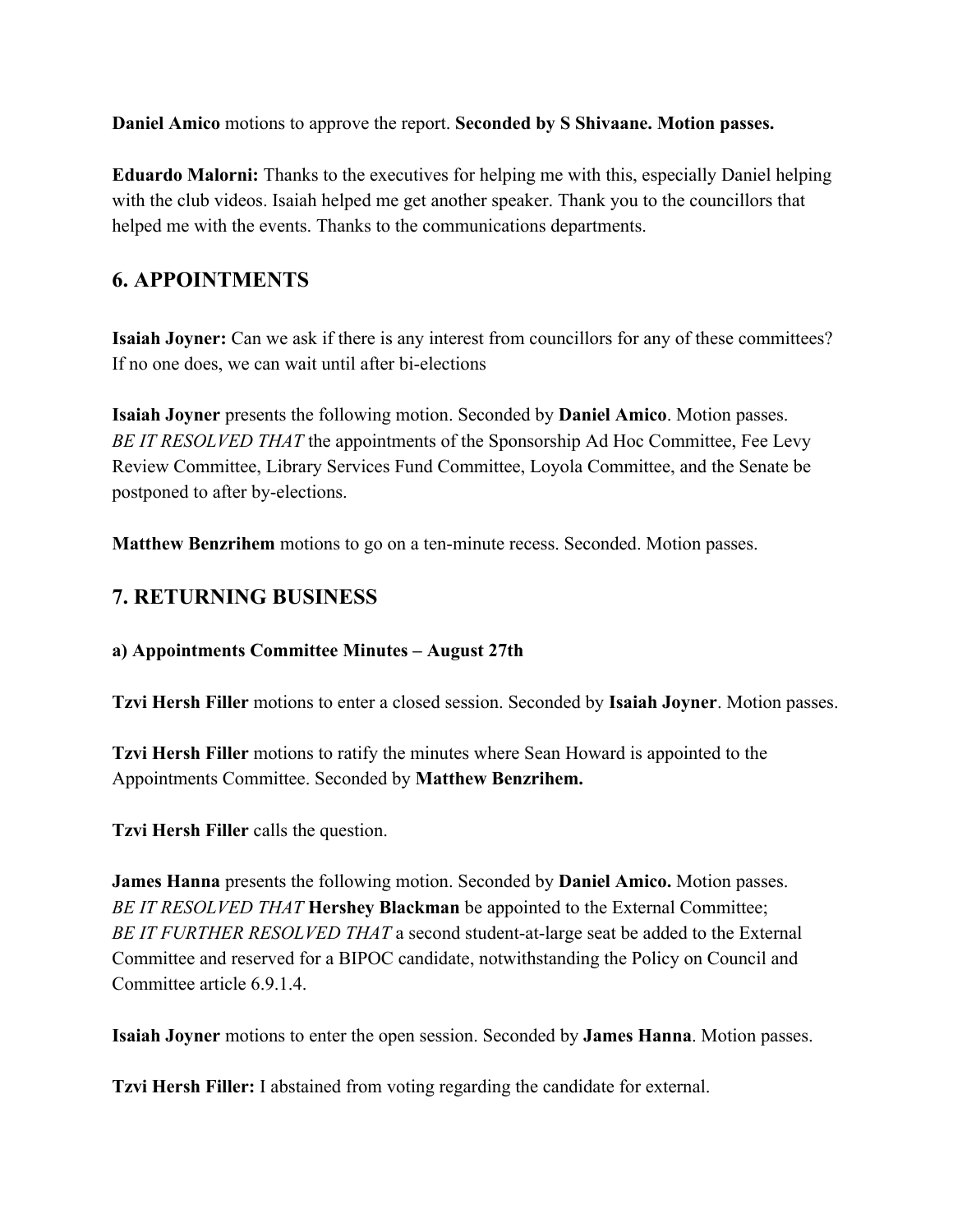**James Hanna:** Because Sean and I were execs in a club together, I abstained from the vote.

## **b) LGBTQIA2+ Motion and Position**

**Harrison Kirshner** presents the following motion. Seconded by **S Shivaane.** Motion passes. *WHEREAS* members of the LBGTQIA2+ community add diversity to Concordia's diversity. *WHEREAS* members of the LBGTQIA2+ community are considered a minority. *WHEREAS* there is no current position in the positions book that supports the LBGTQIA2+. *BE IT RESOLVED* the CSU temporarily adopt the following position to the CSU's positions book until the position is voted on by referendum: *BE IT RESOLVED* that Council sends this position to referendum for the bi-election of 2020- 2021.

**Harrison Kirshner:** The position is as follows:

The CSU supports equality for members of the LBGTQIA2+ community within our union, the university and the community at large. The CSU opposes any discrimination based on one's sexual orientation, gender identity or gender expression. The CSU supports and encourages the creation of government legislation that promotes equality and protects gender minority and LGBTQIA2+ members.

### **d) Executive Work Plans**

**Tzvi Hersh Filler:** Can the executives give us a brief explanation of your work plans and what's actually in them?

**Isaiah Joyner:** What do you mean "explain"? Do you want a presentation?

**Tzvi Hersh Filler:** That would be nice but it is a little last minute to ask that, unless you want to table them again?

**Victoria Pesce:** I'm not sure what you want us to explain, we wrote them out, if you have questions you can ask questions.

**Tzvi Hersh Filler:** Can you give a brief explanation?

**James Hanna:** Are there more specific questions about the work plans, other than "what are you going to do?" ?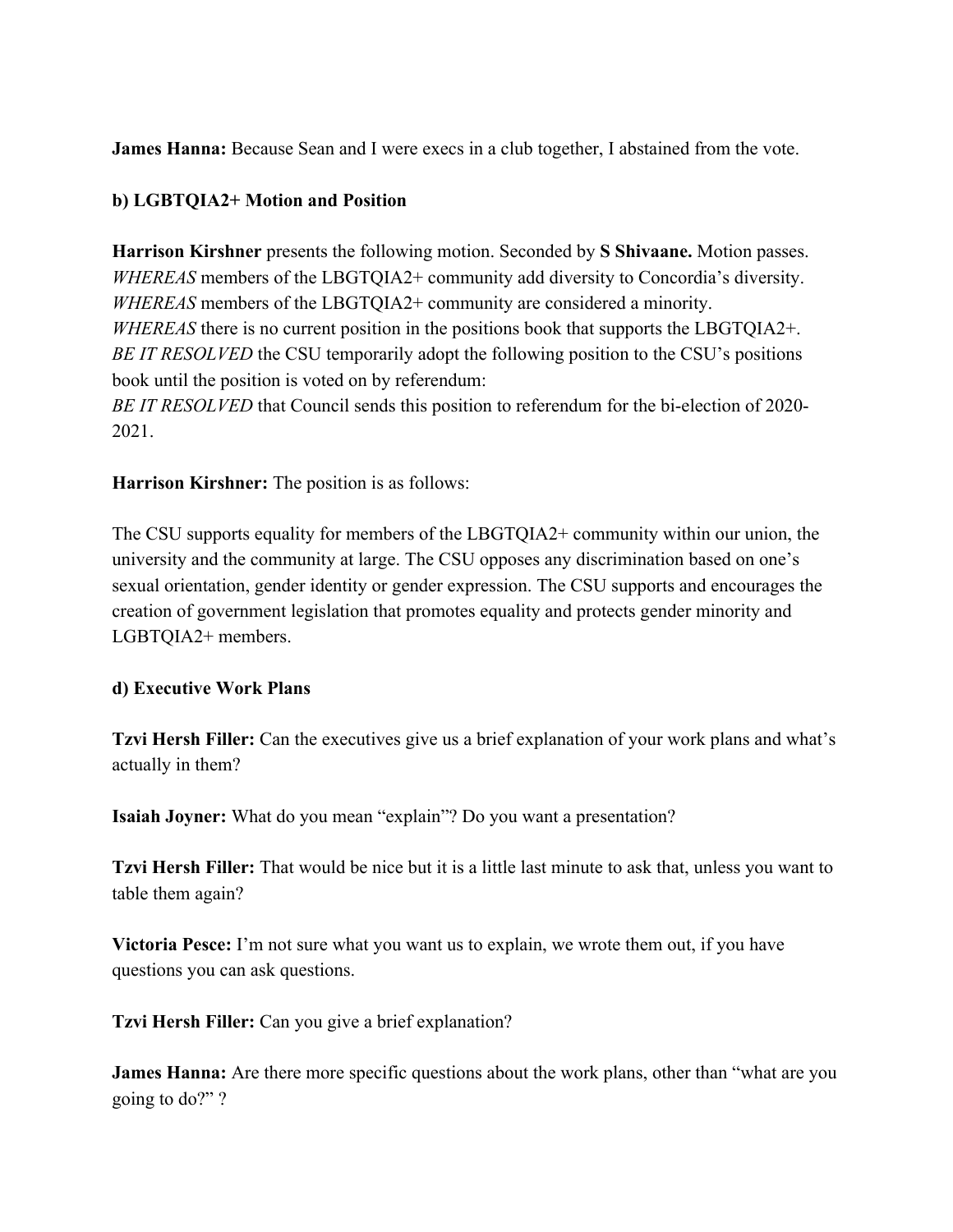**Tzvi Hersh Filler:** If the execs really don't want to explain their work plans then by all means, we can approve them as is

**Victoria Pesce:** I can explain my work plan. My work plan is to do everything I was mandated to do. I'm confused because you can ask us questions but it's all there. What was the point of us writing it or you reading it, or us writing a report every week? It seems like there is an ulterior motive here and we want to completely understand what you are asking of us and what is required of us

**Tzvi Hersh Filler:** I'm hurt that you would imply that there is (INTERRUPTED)

**James Hanna:** Cut the drama

**Victoria Pesce:** I just want to understand what you want. I wrote my work plan in August so I don't remember it perfectly

**James Hanna** motions to approve the executive work plans. Seconded by **Matthew Benzrihem**. Motion passes.

**Isaiah Joyner:** I appreciate the sentiment of us working together. We are trying the best we can. This year is different. When you pull a report, it means that there is something in there that you do not want to approve. If you have any questions, comments, and concerns, come to us and ask. Don't wait until meetings to ask for an explanation of long documents when you could have asked outside of council time. We want the decency to come to us first if you have an issue. If you think executives should have presentations about work plans, that could have been discussed earlier.

**James Hanna:** There might be a lot of value in them having a work plan presentation at the beginning of the semester. But unless there is a specific question, it is an inefficient use of time to ask someone to explain their entire work plan.

**Victoria Pesce:** If you want a presentation, I'll make one. It's uncomfortable and stressful to ask us on the spot.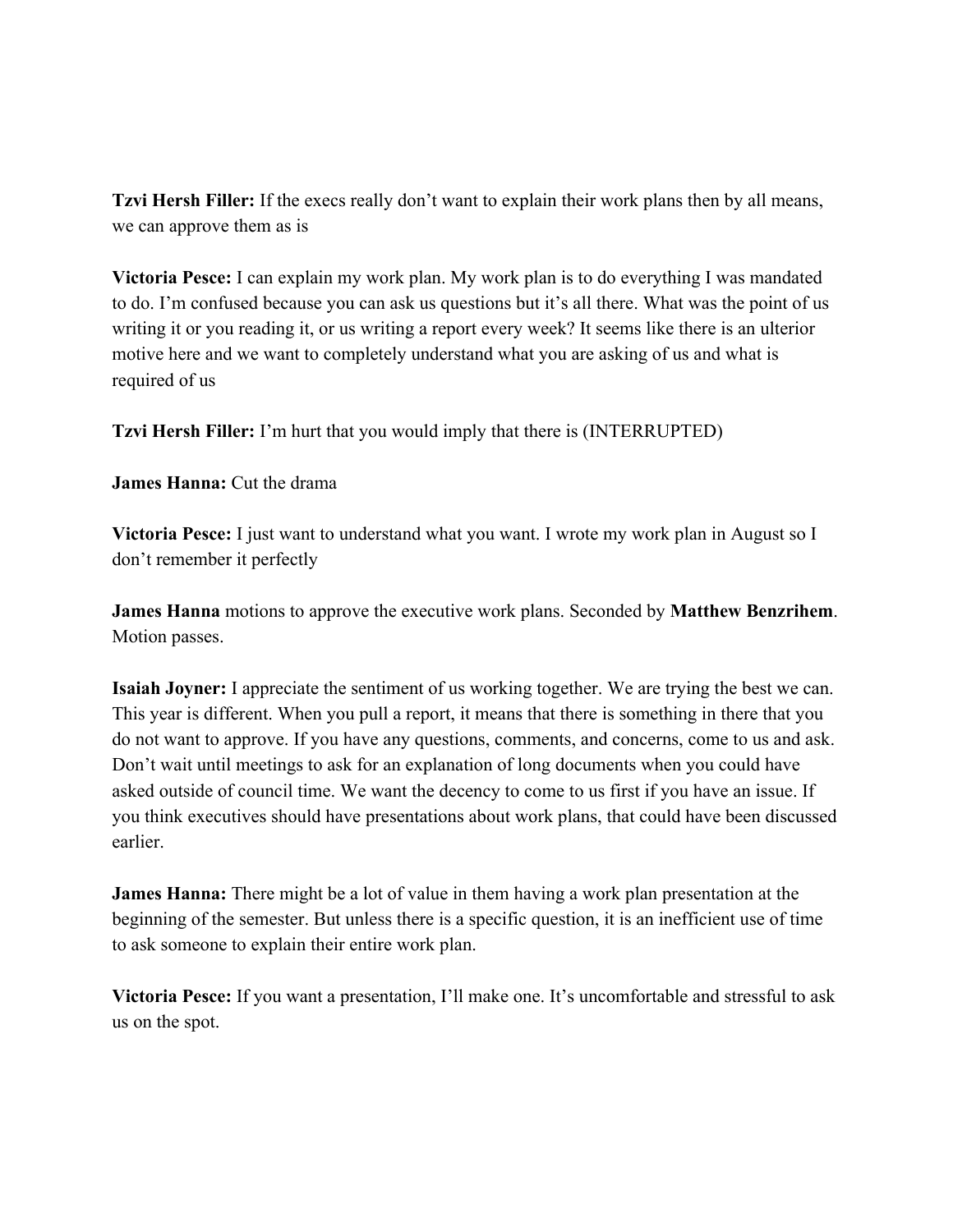#### **e) Fee Levy Review Committee Minutes**

**Tzvi Hersh Filler** motions to approve the Fee Levy Review Committee Minutes. Seconded by **Daniel Amico.** Motion passes

# **8. NEW BUSINESS - SUBSTANTIVE**

### **a) Judicial Board Code of Procedures**

**Sarah Mazhero:** The highlight I made in paragraph 14 is in violation of the bylaw. I need to change the wording.

**Sarah Mazhero** motions to approve the Judicial Board Code of Procedures minus article 14. Seconded by **James Hanna.** Motion passes.

### **b) By-Election - Engineering Seat**

**Isaiah Joyner:** Instead of one seat, it should be two seats available to ENCS.

### **c) Committee Quorum**

**Tzvi Hersh Filler:** It was based on the Sustainability minutes that said they had not met the quorum. It turns out that ⅚ were present. Turns out, you can actually hold a meeting without meeting the quorum

**Tzvi Hersh Filler** presents the following motion. Seconded by **James Hanna**. *BE IT RESOLVED THAT* the policy committee be mandated to update the SRs so that Committees cannot have meetings without having quorum

**Daniel Amico:** In the Clubs and Space committee, it is a small group and we don't meet quorum all the time because of it. We have external guests that prepare presentations and present at our meetings and it would be insulting to them to cancel the meeting the day of because we didn't meet quorum. If I can't have meetings at all, I'll never be able to have a Clubs & Spaces meeting.

**Tzvi Hersh Filler** presents the following amendment.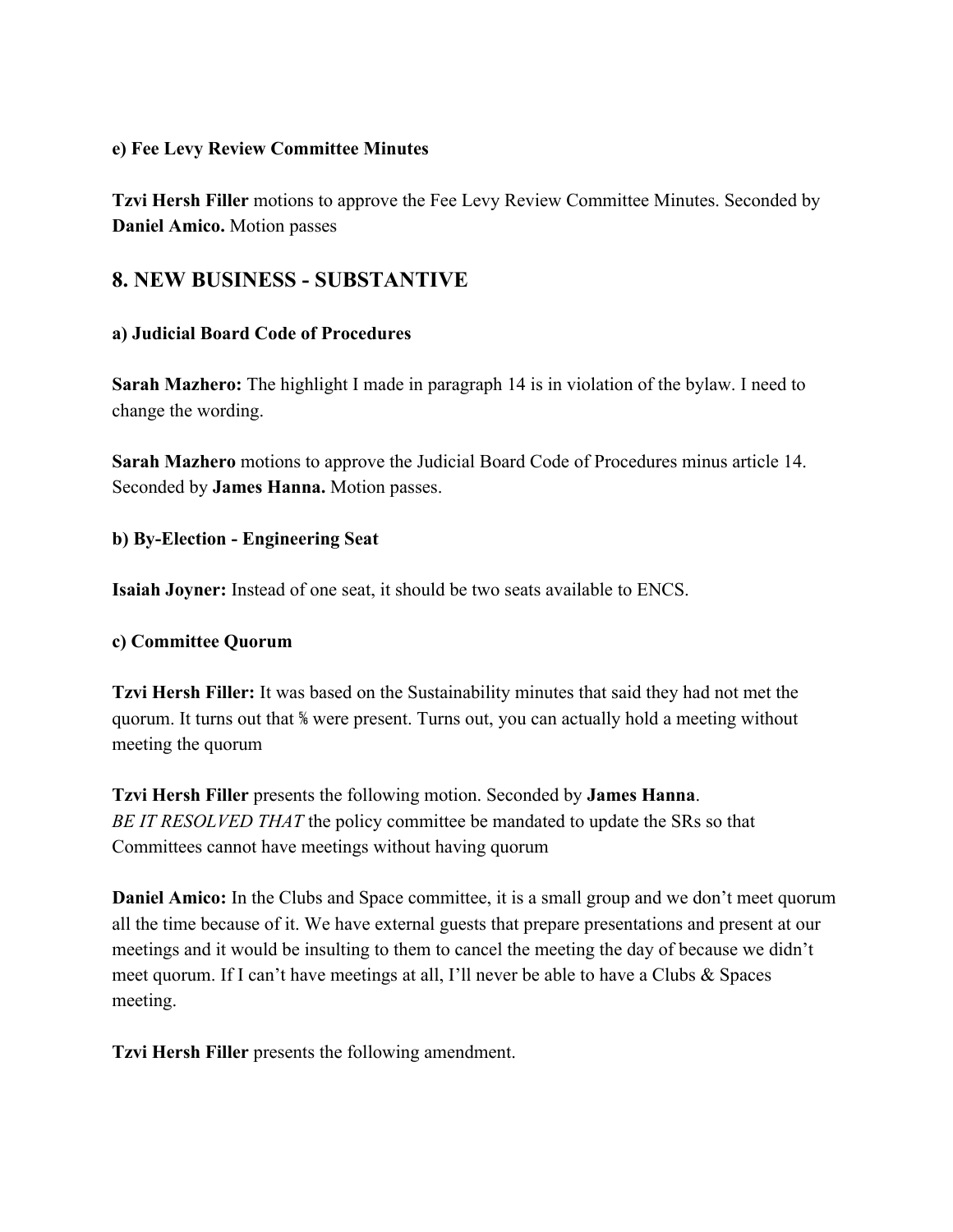*BE IT RESOLVED THAT* the policy committee be mandated to update the Standing Regulations (Policy on Council and Committees) such that committees cannot hold votes without having a quorum

**James Hanna:** Here is my suggestion, if the committee makes a decision without meeting quorum, it cannot be ratified at the council until they ratify it in their own committee first when they reach a full meeting with a quorum.

**James Hanna** presents the following amendment. Seconded by **Daniel Amico**. Motion passes. *BE IT RESOLVED THAT* the Policy Committee be mandated to remedy the loophole in the Standing Regulations that allows meetings held without a quorum to be ratified by Council.

**Isaiah Joyner:** Can't we just assume Roberts Rule's has flexibility for that reason? If you try to call a meeting without a quorum, that council has the ability to stop it.

**James Hanna:** I'm all for making it so that closing loopholes prevent bad-faith actors. We should prevent any measures that bad-faith actors can take advantage of.

**Daniel Amico:** We can try to meet quorum if we enforce consequences for not attending meetings. I've had one councillor that has not shown up to any meetings and I risk not meeting a quorum because of it

## **d) Bylaw referendum - SVCC section 2**

**James Hanna:** We realized that section 2 would make it inflexible if we kept it as an SR instead of a bylaw. The motion on the table now is that the referendum

**James Hanna** presents the following motion. Seconded by **Matthew Benzrihem** *BE IT RESOLVED THAT* the referendum question be congruent with the motion passed at the Special Council Meeting (e.g. the section 2 removed).

**Matthew Beznrihem** motions to enter closed sessions. Seconded by **Isaiah Joyner**. Motion passes.

**Sarah Mazhero** presents the following motion. Seconded by **Jarrad Haas**. Motion passes *BE IT RESOLVED THAT* no referendum question involving the Sexual Violence and Safer Spaces policy be sent to the referendum in the 2020 Fall by-elections.

**Tzvi Hersh Filler** motions to return to open sessions. Seconded by **S Shivaane.**